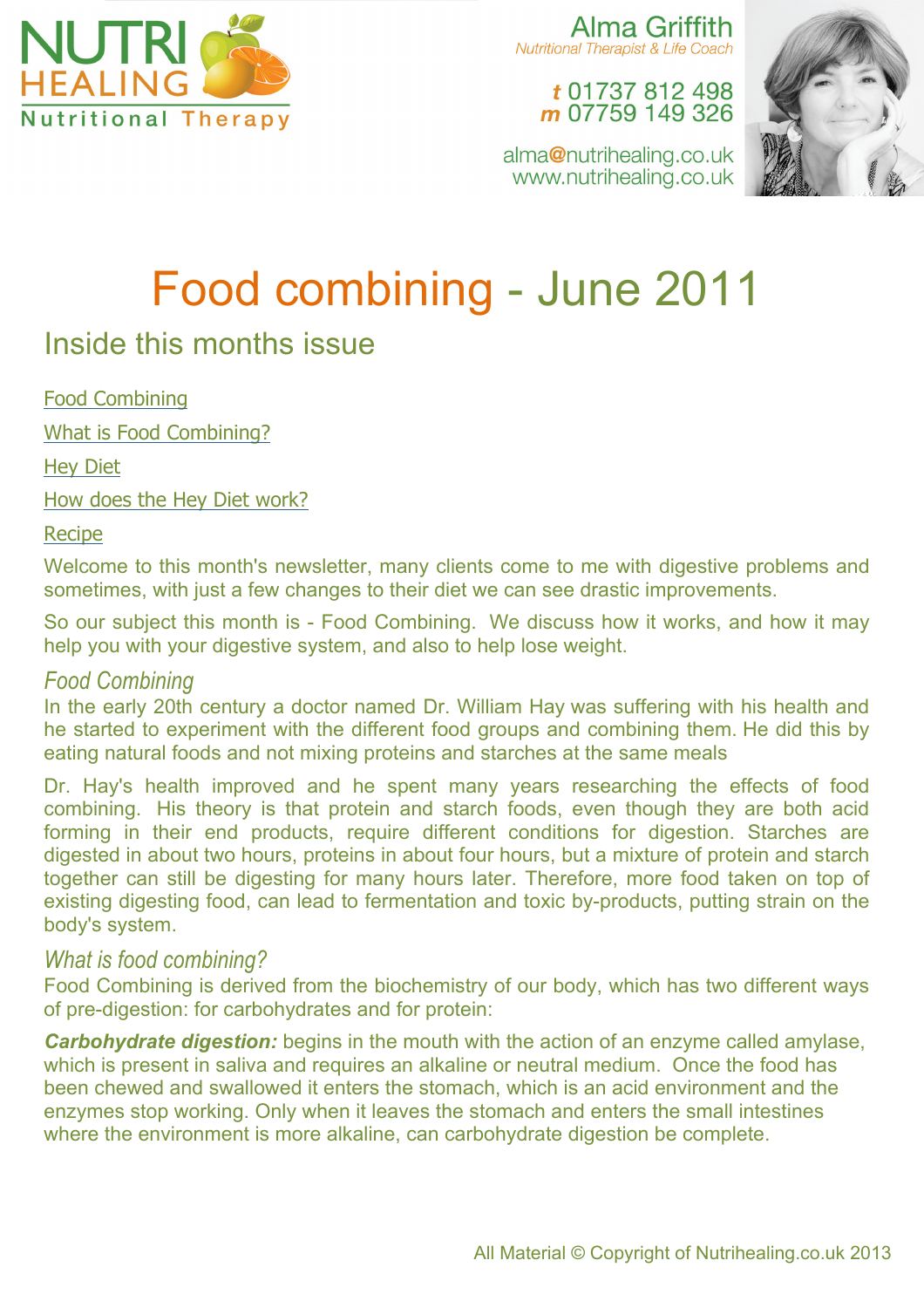**Protein digestion**: on the other hand is not digested in the mouth but begins in the stomach, where it contains high levels of hydrochloric acid needed to activate the protein-digesting enzyme pepsin, which is secreted in the stomach. This then may remain in the stomach for a number of hours until all the protein has been broken down into much smaller particles. Once these particles of protein leave the stomach digestion continues, until the protein becomes amino acids ready for absorption.

In the small intestines if digestion has not taken place properly this may considerably delay the process of digestion, and lead to a toxic build-up of substances, gases and even constipation.

*Therefore, he suggested that proteins and starchy carbohydrates should never be combined.*

#### *Hay Diet*

Dr. Hay developed and formulated the *Hay Die*t, which has helped millions of people towards better health. He divides food into 3 types:

- 'Alkali forming foods' fruits and vegetables. Even acid fruits such as lemons leave alkaline salts in our body.
- Proteins such as: meat, fish, eggs or cheese. These types of foods yield acid sub products in the body.
- Carbohydrates are also acid forming. Grains, potatoes, all foods containing flour, and all foods containing sugars (sucrose), but not the natural sugars, that can be found in fruits.

How does the Hay diet (food combining) work?

Eat natural food and avoid processed, convenience or refined foods

Otherwise you can eat what you want.

Maintain 3 main meals per day, with healthy snacks between meals.

- 1. You can combine food but never protein and starchy carbohydrate together.
- 2. You can eat Proteins with neutral foods.
- 3. You can eat Starchy foods with neutral foods.
- 4. Fruit should be eaten on its own between meals or at least ½ hour before a meal
- 5. All vegetables and salad mix well with protein or starch
- 6. Allow an interval of at least 4 hours between meals of different types.